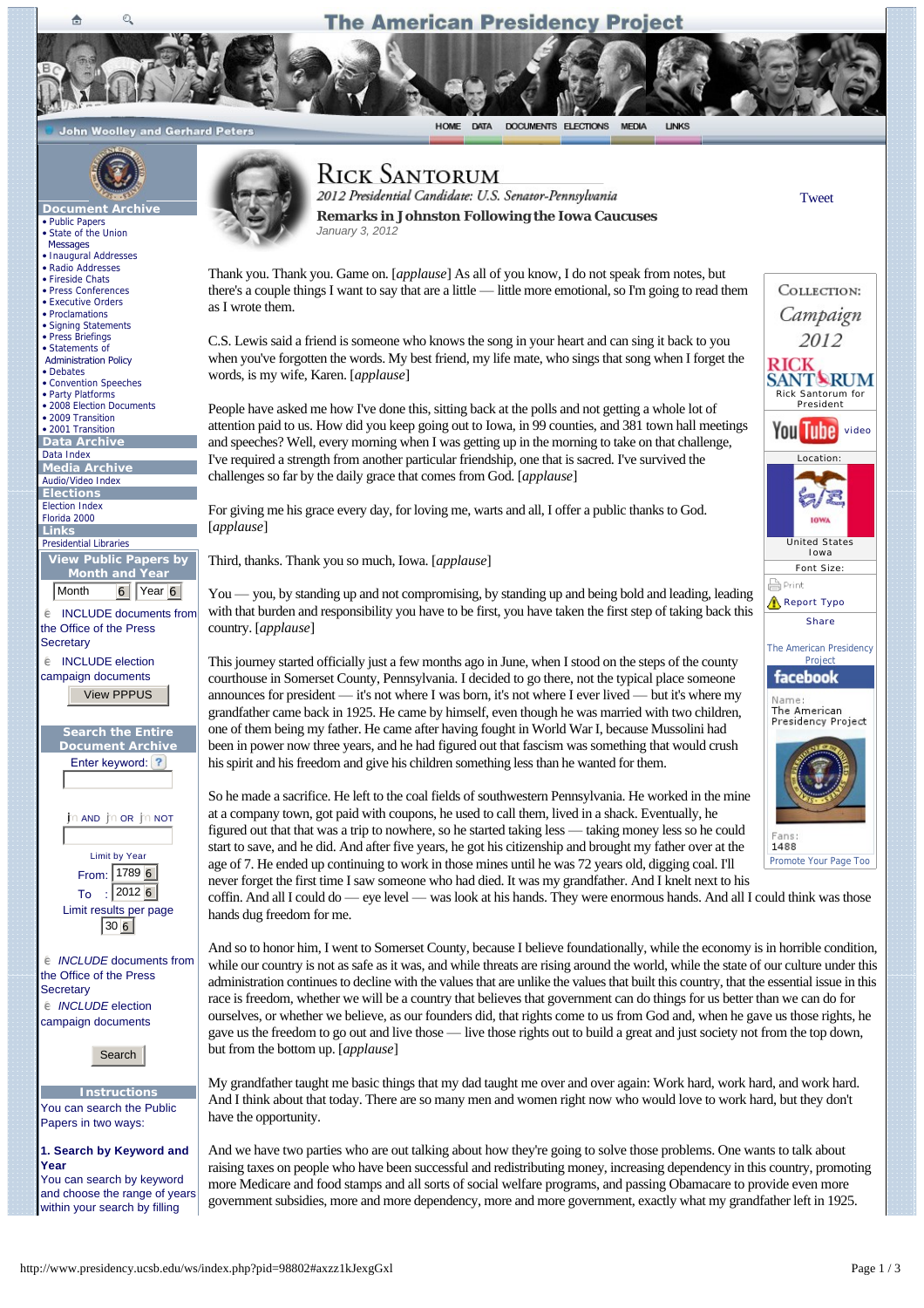out the boxes under Search the Public Papers.

#### **2. View by Month and/or Year**

Select the month and/or year you would like information about and press View Public Papers. Then choose a Public Paper and the page will load for you.

*Search Engine provided by the Harry S. Truman Library. Our thanks to* 

*Jim Borwick and Dr. Rafee Che Kassim at Project Whistlestop for critical assistance in the implementation of the search function, and to Scott Roley at the Truman Library for facilitating this collaboration.*

And then there's another vision, with another vision, the Republican vision, which is, let's just cut taxes, let's just reduce spending and everyone will be fine.

I believe in cutting taxes. I believe in balancing budgets. I propose cutting \$5 trillion from this budget over the next five years. I support a balanced budget amendment that puts a cap at 18 percent of GDP as a guarantee of freedom for this country. But ...[*applause*]

But I also believe we as Republicans have to look at those who are not doing well in our society by just cutting taxes and balancing budgets, and that's why I put forth a plan that Iowans responded to. It's a plan that says, yes, let's flatten the tax code, get rid of it, replace it with five deductions. Let's create two rates, 10 percent and 28 percent. Why 28 percent? If it's good enough for Ronald Reagan, it's good enough for me.

[*applause*] And then I take the corporate tax, cut that in half, because it's the highest in the world, and we need to be competitive. But when I traveled around Iowa to the small towns, I found a lot of those small towns were just like the small towns that I traveled around in Pennsylvania. They were towns that were centered around manufacturing and processing, those good jobs that built those towns, and those jobs slowly, whether it's in Hamburg, whether it's in Newton, or any place in between, we found those jobs leaving Iowa.

Why? Because our workers didn't want to work? Because our workers weren't competitive? No. It's because government made workers uncompetitive by driving up the cost of doing business here. It's 20 percent more expensive to do manufacturing jobs in this country than it is in the top nine trading partners that we have to compete with. And that's why we're losing our jobs.

And so when Republican purists say to me, well, why are you treating manufacturing different than retail? I say because Wal-Mart's not moving to China and taking their jobs with them. [*applause*]

So we eliminate the corporate tax on manufacturing so we can compete. We take the regulations, every regulation that's over \$100 million, and we repeal all those regulations, repeal them all, and there's a lot of them. Under the Bush and Clinton administrations, they averaged 60 regulations over \$100 million a year. This administration hit 150 last year.

You don't want to know what's crushing business. This administration is crushing business. [*applause*]

People have asked me, well, why do you think you can win? Because we've been told by so many people that there's another candidate in this race who is running a rather close race with me tonight ...[*laughter*]... that is a better person to choose because he can win. Let me tell you ...[*booing*]

[*unknown*]: Romneycare.

SANTORUM: ... what wins — what did you say?

[*unknown*]: Romneycare.

SANTORUM: Oh, Romneycare, okay. [*laughter*] I just didn't hear you. What wins — what wins in America are bold ideas, sharp contrasts, and a plan that includes everyone, and a plan that includes people from all across the economic spectrum, a plan that says we will work together to get America to work. [*applause*]

How did I win when I won in Pennsylvania? I won because I went out and worked in the communities like I grew up in, Butler, Pennsylvania, a steel town. How was I able to win as a congressman in a 60 percent Democratic district and then in a 70 percent Democratic district, which represented all of the old abandoned steel mills in Pittsburgh? All of them, all along the Monongahela River, those mills were in my district. And I ran in a tough election year, when George Bush Sr., was losing the election by a landslide in my district, and I got 60 percent of the vote, because I shared the values of the working people in that district.

If we have someone who can go out to western Pennsylvania and Ohio and Michigan and Indiana and Wisconsin and Iowa and Missouri and appeal to the voters that have been left behind by a Democratic Party that wants to make them dependent instead of valuing their work, we will win this election. [*applause*]

Those are the same people that President Obama talked about who cling to their guns and their Bibles. [*applause*]

Thank God they do. [*applause*]

They share our values about faith and family. They understand that when the family breaks down, the economy struggles. [*applause*]

They understand when families aren't there to instill values into their children and into their neighbors as Little League coaches, as good neighbors of fathers and mothers being part of a community, that the neighborhood is not safe and they are not free.

These are the basic values that Americans stand for. And those are the values that we need if we're going to go up against Barack Obama and win this election and restore the founding principles of our country to America. [*applause*]

I want to close by thanking all of you. This has been an incredible journey, 99 counties, 381 town hall meetings, 36 Pizza Ranches ...[*laughter*]... and you'll notice I'm not buttoning my coat for a reason. [*laughter*]